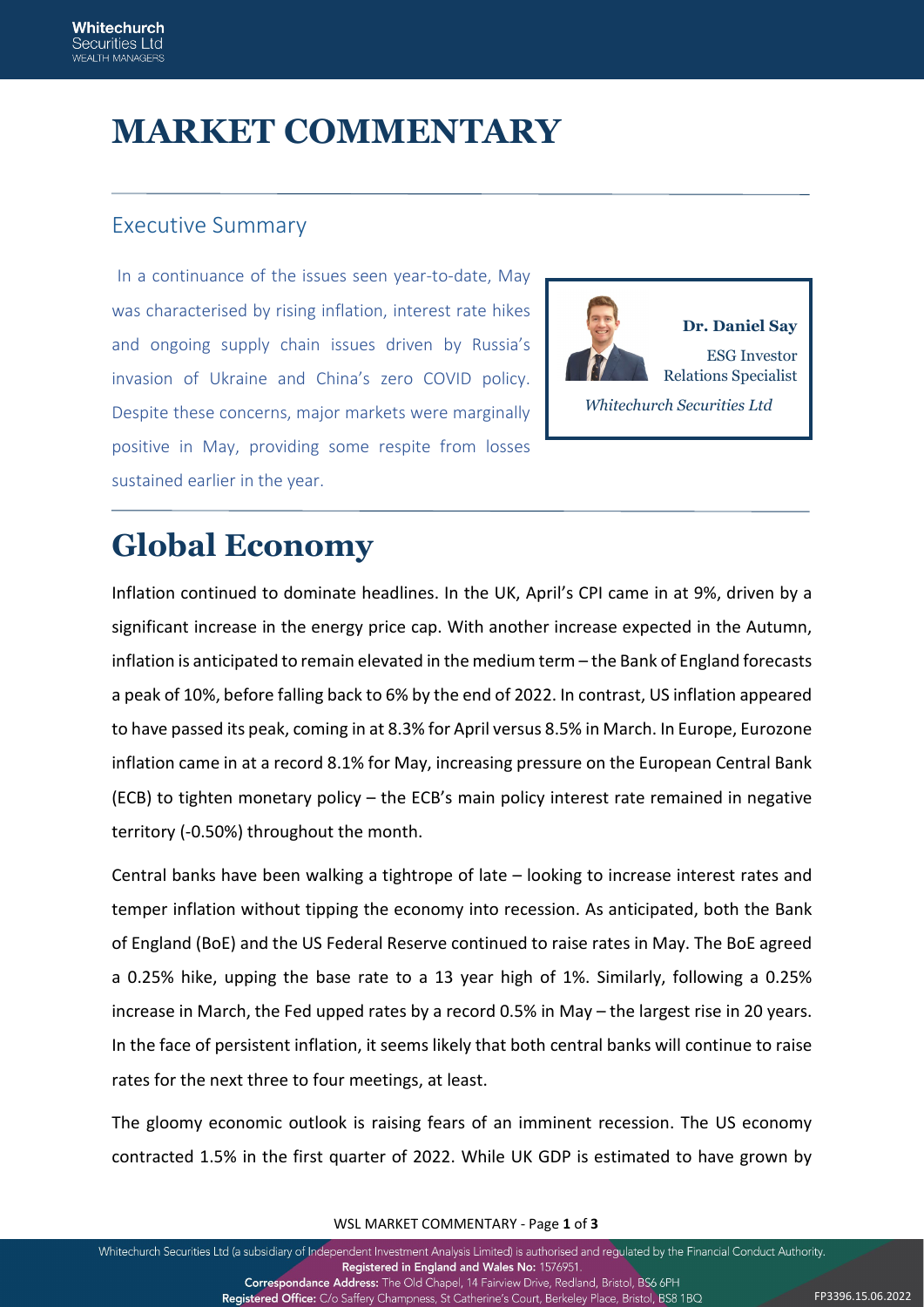0.8% in Q1, the rapidly rising cost of living continued to squeeze household finances. There is a feeling among investors that the global economy is reaching a moment of reckoning, with recession, or a period of low growth supported by government spending and low unemployment, both possible outcomes.

May saw a continuance of a key theme year-to-date, namely the outperformance of 'value' stocks versus 'growth' sectors such as technology. Against a backdrop of rising rates, investors have shied away from long duration growth stocks with heady valuations and moved towards those stocks with proven cash flows. This rotation continued apace in May, with aggregate global value stocks gaining 1.7% over the month versus a 2.6% loss for the global growth index. The ongoing preference for value helped bolster markets with less tech exposure and more 'traditional' stocks, such as the UK income sector.

### **Markets**

Moving on to markets, a rally in the latter half of the month helped many major indices remain in the black for May. Aggregate world equities finished the month marginally stronger, up 0.2%. In the United States, markets were up 0.2%, though technology heavy indices were down 1.7% on average, compounding losses suffered in 2022.

The UK stock market had another positive month, with UK large-caps up 1.1% in May. The UK has been the standout performer year to date, predominantly as a result of its exposure to commodity producers and the ongoing preference for value stocks in the rising rate environment. However, positive performance was not universal, with mid-cap stocks down 1.4% on average as risk adverse investors continued to seek the relative safety of the largecap index.

Elsewhere, both European and Japanese equities finished the month showing marginal gains, returning 0.04% and 0.7%, respectively.

Chinese equities were highly volatile during the month. Shanghai, China's largest city and financial hub, remained under tight lockdown throughout May as part of the countries zero COVID policy, impacting economic growth and adding to global supply chain concerns as exports faltered. On average, stocks fell by more than 8% in early May, before staging a recovery in the second half of the month. The rally was in part due to news that the Chinese government would cut the main mortgage interest rate by a record amount. The move,

#### WSL MARKET COMMENTARY - Page **2** of **3**